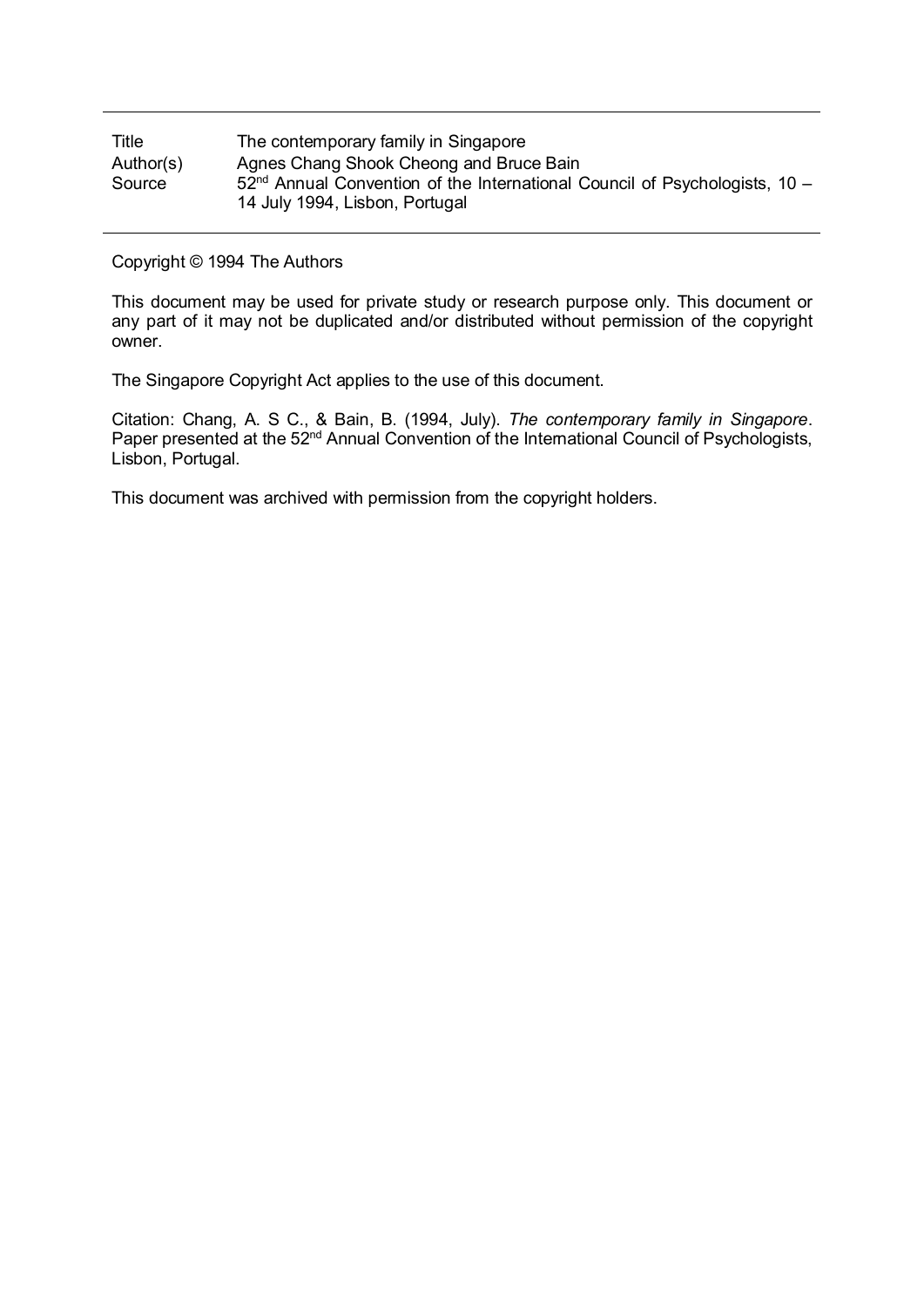$E_{P}$  527<br>AAS-4636

### **THE CONTEMPORARY FAMILY IN SINGAPORE**

Agnes Chang Shook Cheong & Bruce Bain

ä

Paper presented at the International Council of Psychologists, 52nd Annual Convention, Symposium on some views on contemporary Asian families, held at Lisbon, Portugal on 10 - 14 Jul 1994

> NATIONAL INSTITUTE OF EDUCATION LIBRARY, SINGAPORE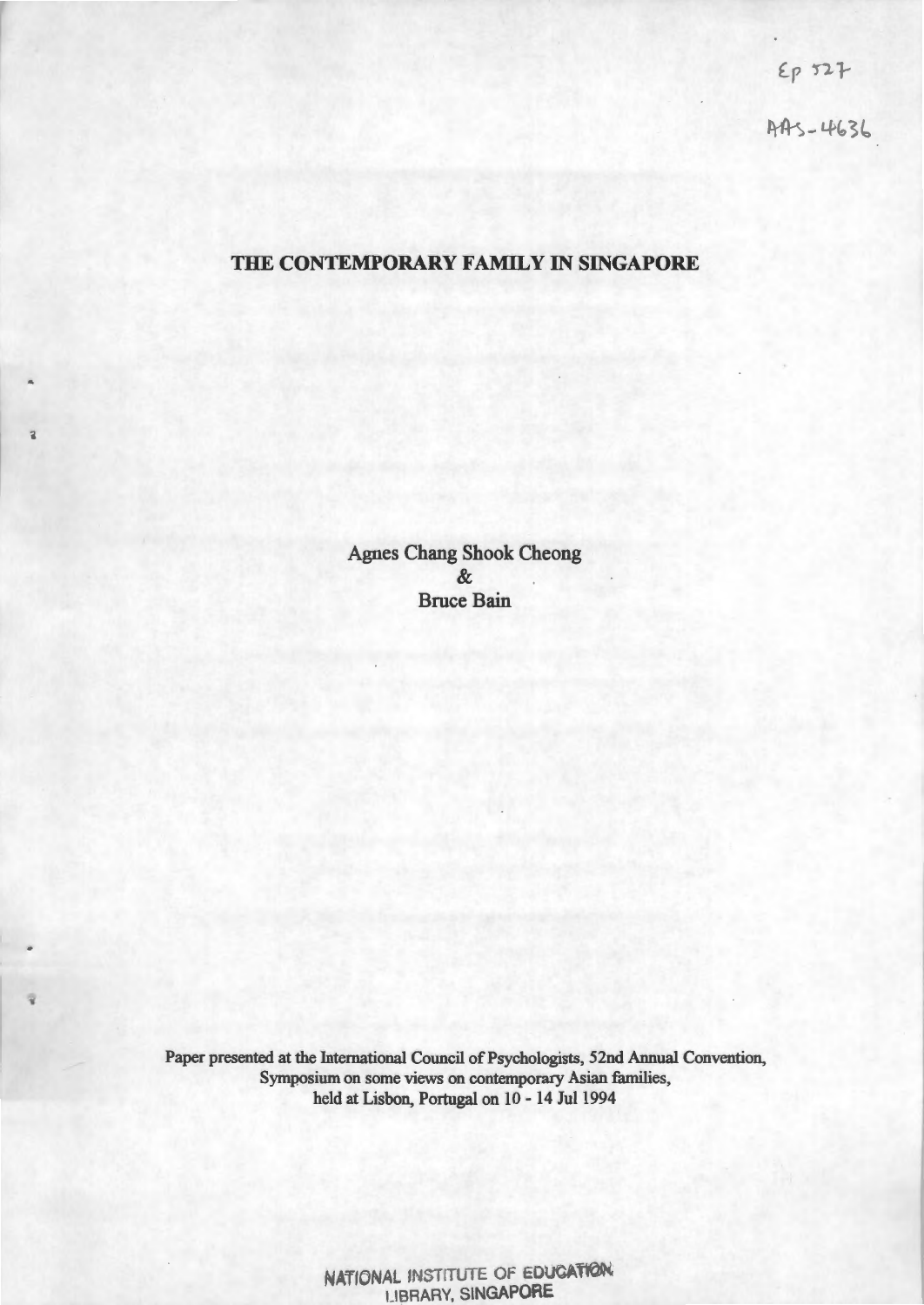**INTERNATIONAL COUNCIL OF PSYCHOLOGISTS**  Lisbon, Portugal July 10 - **14 1994** 

# SYMPOSIUM ON SOME VIEWS ON CONTEMPORARY ASIAN FAMILIES

'

## THE CONTEMPORARY FAMILY IN SINGAPORE

Agnes Chang Shook Cheong National Institute of Education Nanyang Technological University Singapore

> Bruce Bain University of Alberta Canada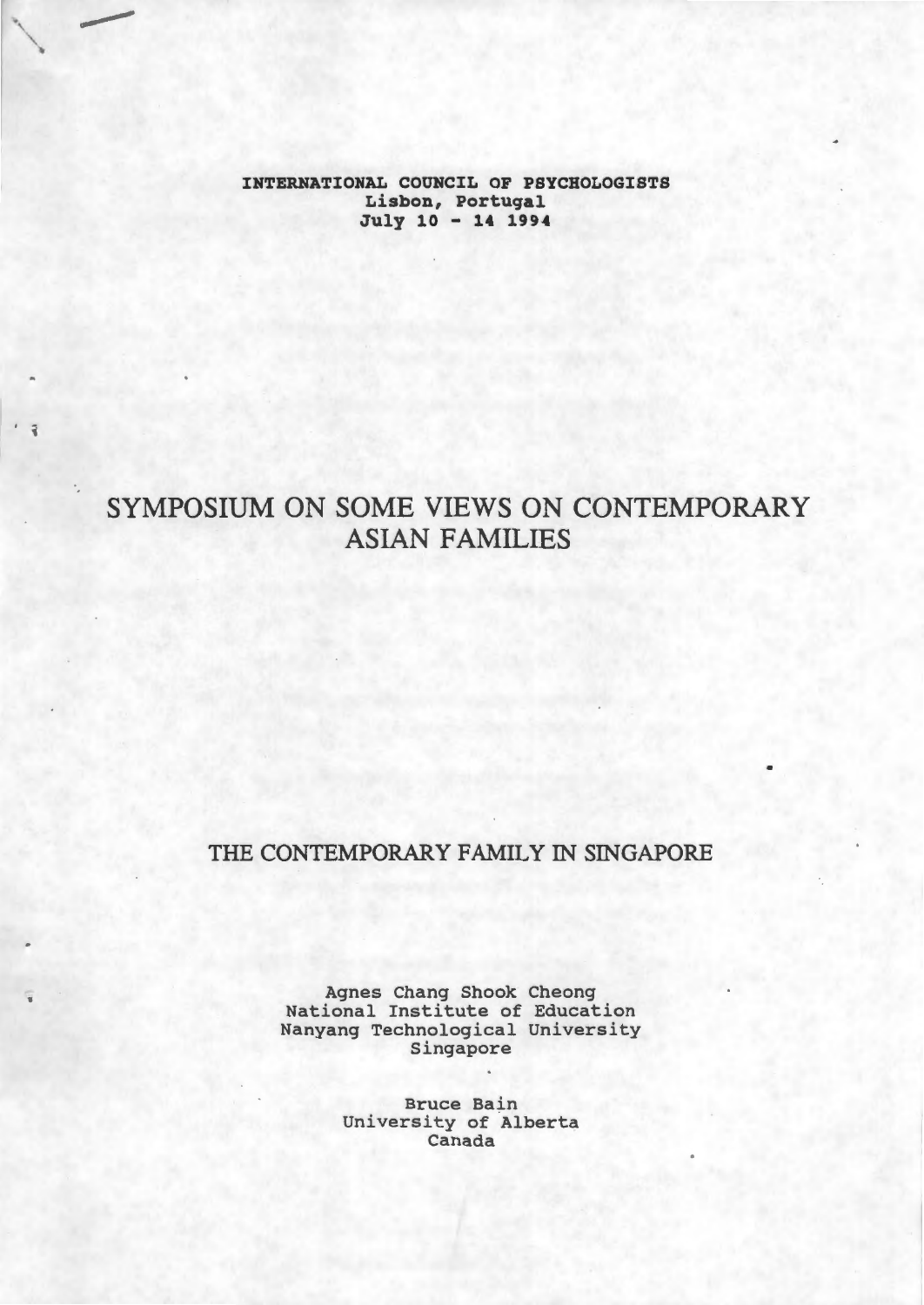In a recent interview with Foreign Affairs, a prestigious American Journal, our Senior Minister, Mr Lee Kuan Yew, stressed American Journal, our Senior Minister, Mr Lee Kuan Tew, Stressed<br>that "East Asia Succeeds because it emphasises family, not government, as building block" (Straits Times, 11 March 94, pg government, as building block (Straits limes, if haldn 94, pg). It reflects clearly that Mr Lee emphatically exalts the vital role of the family in the success of a country. This is what he has to say about the Singaporean family:

..

i

".... we have focused on basics in Singapore. We used the family to push economic growth, factoring his family into our planning. We have tried, for example, to improve the lot of children through education. The government can lot of children through education. create a setting in which people can live happily and succeed and express themselves, but finally it is what people do with their lives that determines economic success or failure. Again, we were fortunate we had this cultural backdrop, the belief in thrift, hardwork, filial piety and loyalty in the extended family, and most of all, the respect for scholarship and learning."

> (Straits Times, 11 March 94, pg 32. Excepts taken from Foreign Affairs' "Culture is Destiny - A conversation with Lee Kuan Yew).

At the same interview, Mr Lee admitted frankly that Singapore has also caught up with the problems and changes in family structure and lifestyle of Western affluent societies (Straits Times, 11 March 94, pg 32) - postponement of marriage, declining birth rate, increasing divorce, more women in the labour-force and ageing of the population (Quah, 1990)

#### CHANGING PATTERNS IN FAMILY SYSTEM AND FAMILY RELATIONS

The rapid economic development in the 60's and 70's has.led to labour shortage and created attractive job opportunities for the females. Female participation in the work force in Singapore is among one of the highest in the world (50% in 1990). The steep rise in the female labour force rate has direct effects on the family system. Working mothers have to rely on domestic servants (usually from Philippines, Indonesia and Sri Lankan), relatives and child care centres or foster day-care nannies to look after their children.

As more women delay their marriage to establish their career, their child-bearing years are also reduced. Hence the family size has become smaller. The average number of children born to ever-married females has slided from 3.4 in 1980 to 2.9<br>in 1990. The number or childless couples increased from 9 The number or childless couples increased from 9 percent inn 1980 to 11 percent in 1990 (Census of Population 1990). A 1990 survey found that one out of every four female graduates remained single. As the nation becomes more affluent, the divorce rate has also accelerated. Divorces also result in single parent families.

1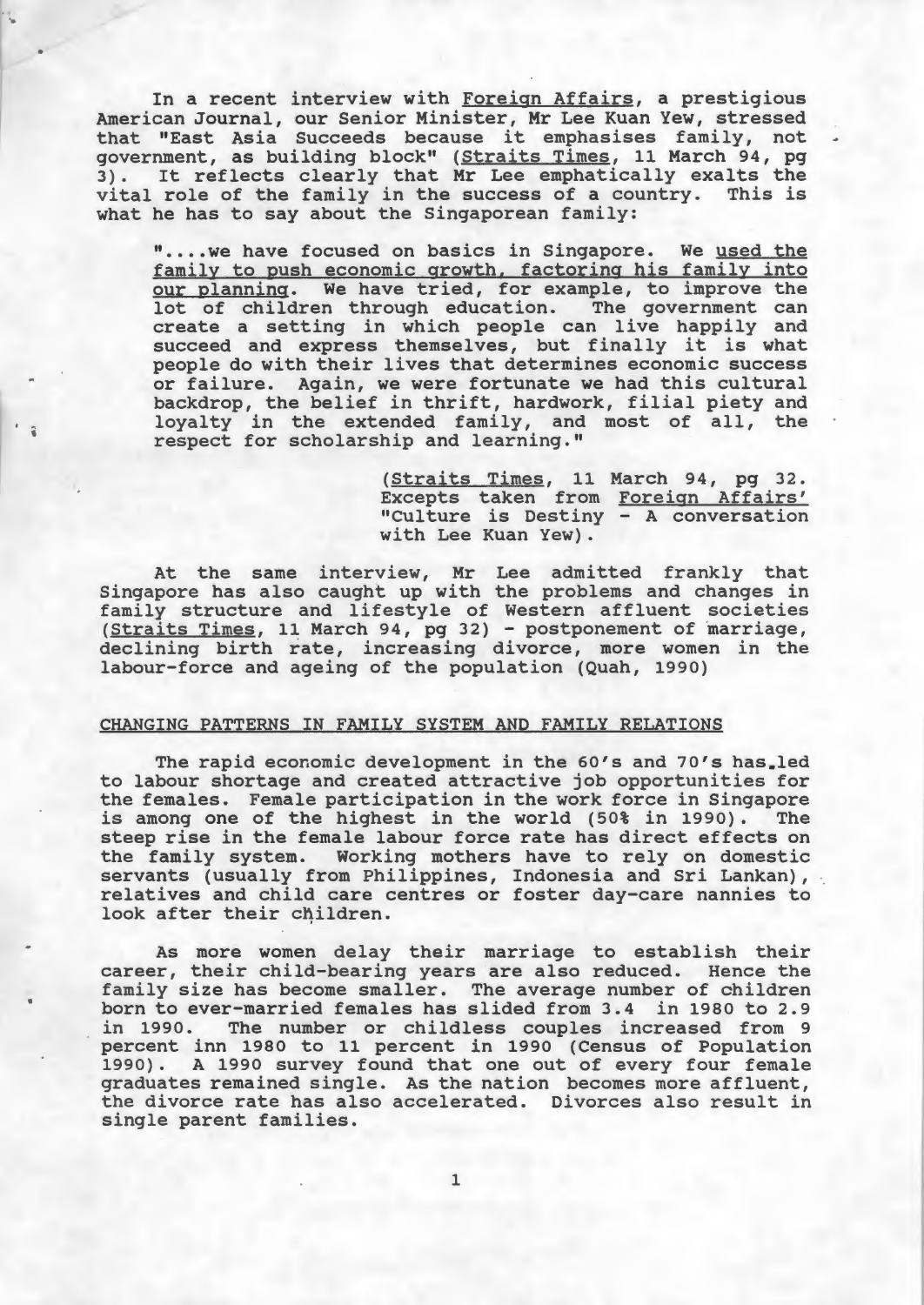Urbanization has also put an end to the traditional extended family system where several generations lived together as a household. In its place is the modern nuclear family. In In its place is the modern nuclear family. Singapore, the process of disintegration of the extended family system is accelerated by the large-scale public high-rise housing<br>programme. The socio-psychological implications of this The socio-psychological implications of this structural change in the family system are multi-farious.

To keep up with the high standard and cost of living, many families are two-salaried families. This means that both parents have to leave their home for the greater part of the day. Their roles in the education and development of children are hence diminished and relegated to other substitute care-givers. Because of a busy working life and social activities, parents are spending less time with their children. The situation is even more difficult for parents who have to venture overseas to invest or to work. The generation gap between the parents and their children is therefore widening.

The life expectancy of Singapore residents has risen to 71. 9 years for males and 76.5 years for females in the 1990s (Chang, 1993). When young couples set up their own homes, they become independent of their parents who are sometimes left without anyone to care for them in their old age. In recent years, some old folks who lived alone were found dead in their apartments only when the corpses started to decompose and cause a stench.

As the nuclear family gets smaller and lives away from the network of relatives, the socialization of the children has also undergone changes. The Asian cultural values of filial piety and respect for the elderly are usually practised in the extended family system. Without the presence of grandparents in a nuclear family, it is much more difficult for young children to observe and practise filial piety and respect. This is especially difficult for a modern family who subscribes strongly to individual interest, liberal values and hedonistic pursuits.

Emotional depression, frequent change of care-givers, isolation, over indulgence by parents, affluence, pressure from competition and academic excellence, overwhelming seduction of a free and unfettered lifestyle can interact to create insecurity, hedonistic tendencies, selfishness, suspicion, complacency and hostility in both children and adolescents alike.

Working parents, especially career mothers, often feel harassed and torn between the demands of their dual roles as employees and parents. Being influenced by both traditional and modern values, the Singapore married woman faces the contradictions of a pervasive feeling of inadequacy as a mother and the strain of shouldering the burden of home management in addition to her job responsibilities (Ministry of Social Affairs, 1984) . Burnout has also created tension in family relationships.

..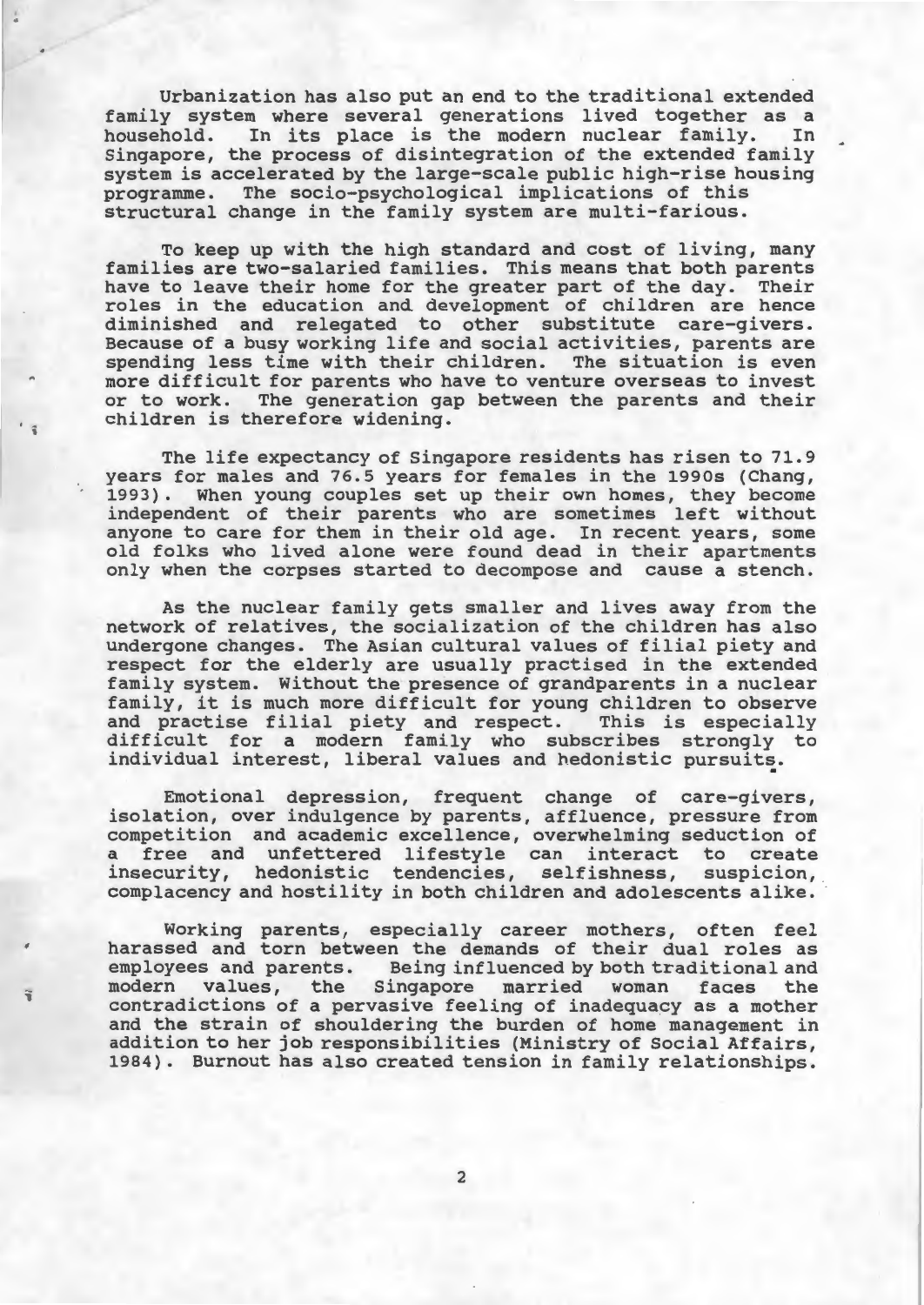#### MEASURES TAKEN TO PROMOTE ASIAN VALUES

The Singapore government is aware of the adverse effects of the breakdown of the traditional family system and the erosion of Asian values. One of the steps taken to preserve Asian values is the introduction of the bilingual policy which requires every child to do a second language, preferably his mother tongue (Chinese, Malay or Tamil). English is the medium of instruction. This is aimed at intra-community communication and to ensure awareness of one's own cultural heritage.

Moral Education is taught to students at both the elementary and secondary level. In the elementary school, moral education is taught in the mother tongue. The government makes concerted effort to promote values like filial piety, harmony, discipline and thrift.

Other policies are also introduced to retain some features of the traditional family system. For instance, income tax relief aims at encouraging young people to have their parents stay with them. Priorities are also given to related families to be assigned apartments in the same housing block or within the same housing estate. This would create an urban *"kampong"*  (village in Malay) where. hopefully both social and physical distances would be shortened and assistance can be rendered to each other within the extended family system.

A National Family Institute is being proposed to help people cope with family problems like child abuse and family breakups. It will also serve as a research centre for parent education and counselling and a library (Straits Times, 31 December 92, p 19).

To commemorate the International Year of the Family and to reaffirm Singapore's strong belief in the importance of the family, the Committee on the Family, which is a sub-committee of the National Advisory Council on the Family and the Aged, thas compiled a document identifying five core family values commonly shared by Singaporeans. The five commonly shared values identified are:

- 1. Love, Care and Concern
- 2. Mutual Respect<br>3. Filial Respons
- 3. Filial Responsibility
- 4. Commitment<br>5. Communicat

'

'

Communication

Singapore is a multi-racial, multi-bilingual and multireligious country. One of the first tasks which Singapore as a new nation has given importance is the creation of racial harmony and the forging of a common group identity. This conscious effort of Singapore to create racial tolerance and harmony is not only essential for its own internal stability but it also creates a sense of security for foreign investors.

In 1990, the search began for Singapore's national values and after much discussions and debates the following Five Shared Values are adopted.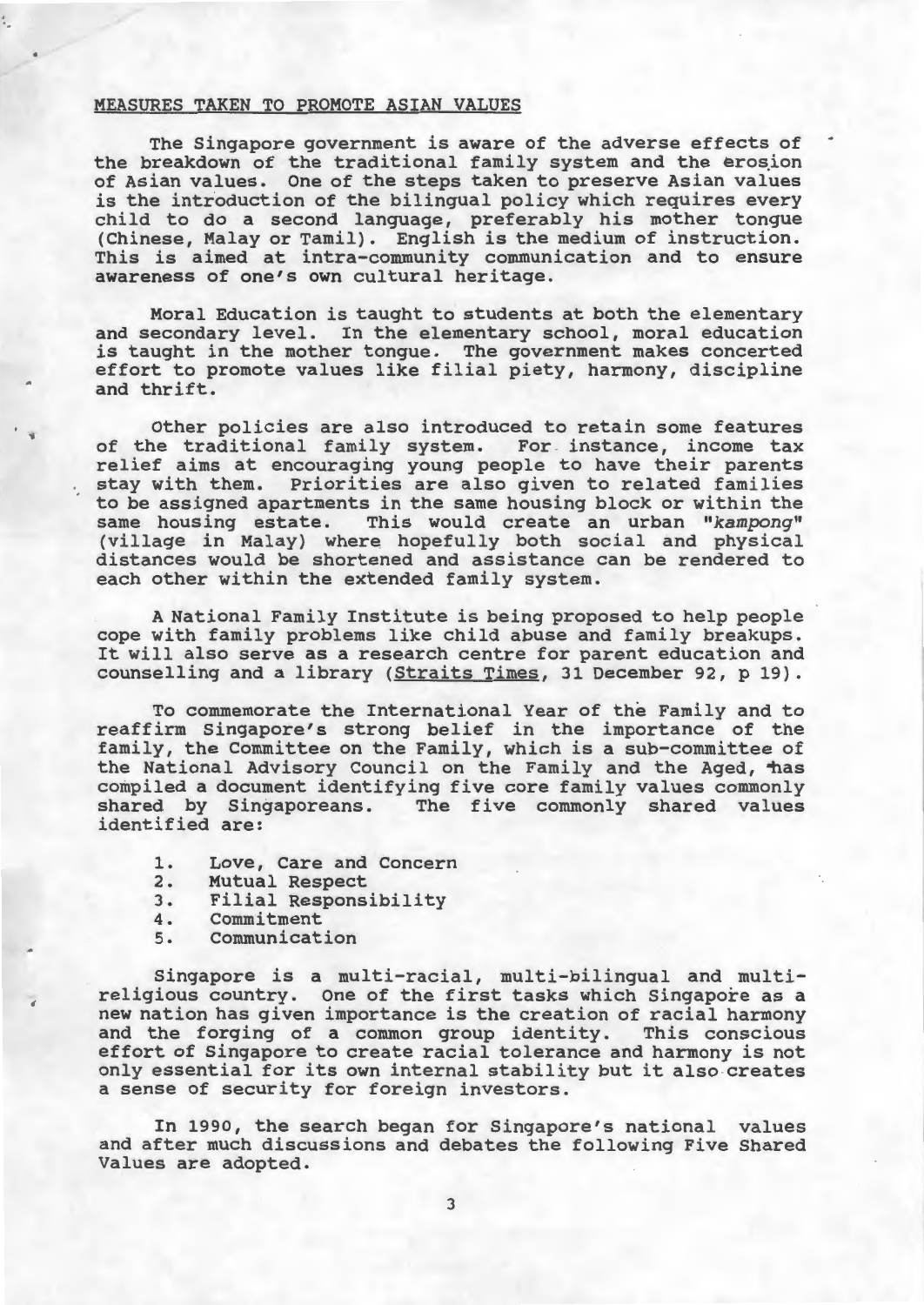- 1. Nation before Community and Society above Self;<br>2. Family as the basic Unit of Society;
- 2. Family as the basic Unit of Society;<br>3. Respect and community support for th
- 3. Respect and community support for the individual;<br>4. Consensus instead of contention;
- 4. Consensus instead of contention;<br>5. Racial and religious harmony.
- Racial and religious harmony.

These Five Shared values will bind Singaporeans from different racial background together and help Singaporeans, young and old alike, to keep their Asian bearings as they progress into the 21st Century (Straits Times, 6 January 91, p 17).

#### Conclusion

Singapore is among one of the first Southeast Asian countries to industrialize. It began as a quest for survival in the midst of combined adversities. Through far-sighted and careful planning and quick adaptations, we manage to survive the crises but there are prices to be paid for affluence and for being an open society. Modernization and urbanization brought on by industrialization have changed the physical and social environments of Singapore. In turn, people have to develop new attitudes and change their life style to accommodate these changes. Unfortunately, not all the changes have positive effects on the family and human development.

Many of the good Asian values which have helped to pull Singapore through during its crises are being threatened and in danger of being eroded. They should be retained at all costs. What are these values? The good Asian values are:

- "a, the work ethics;<br>b, thrift;
- b, thrift;<br>c, strong
- strong families, including concern and support for members of one's extended family who are in need of help;
- d, modesty and humility, two values which have largely disappeared from Singapore; •
- e, respect for one's education
- f, respect for one's elders, teacher and righteous rulers; and
- g, communitarian values".

#### (Porf Tommy T. B. Koh, 1991, p 5)

Government policies and social measures have attempted to ameliorate the adverse effects on family life and good Asian values. Formal and community education would hopefully create awareness in the people who would consciously resist the temptation to subscribe to undesirable values. It is our aim to produce citizens who are tolerant and are equipped to live and work effectively in Asia as well as western societies.